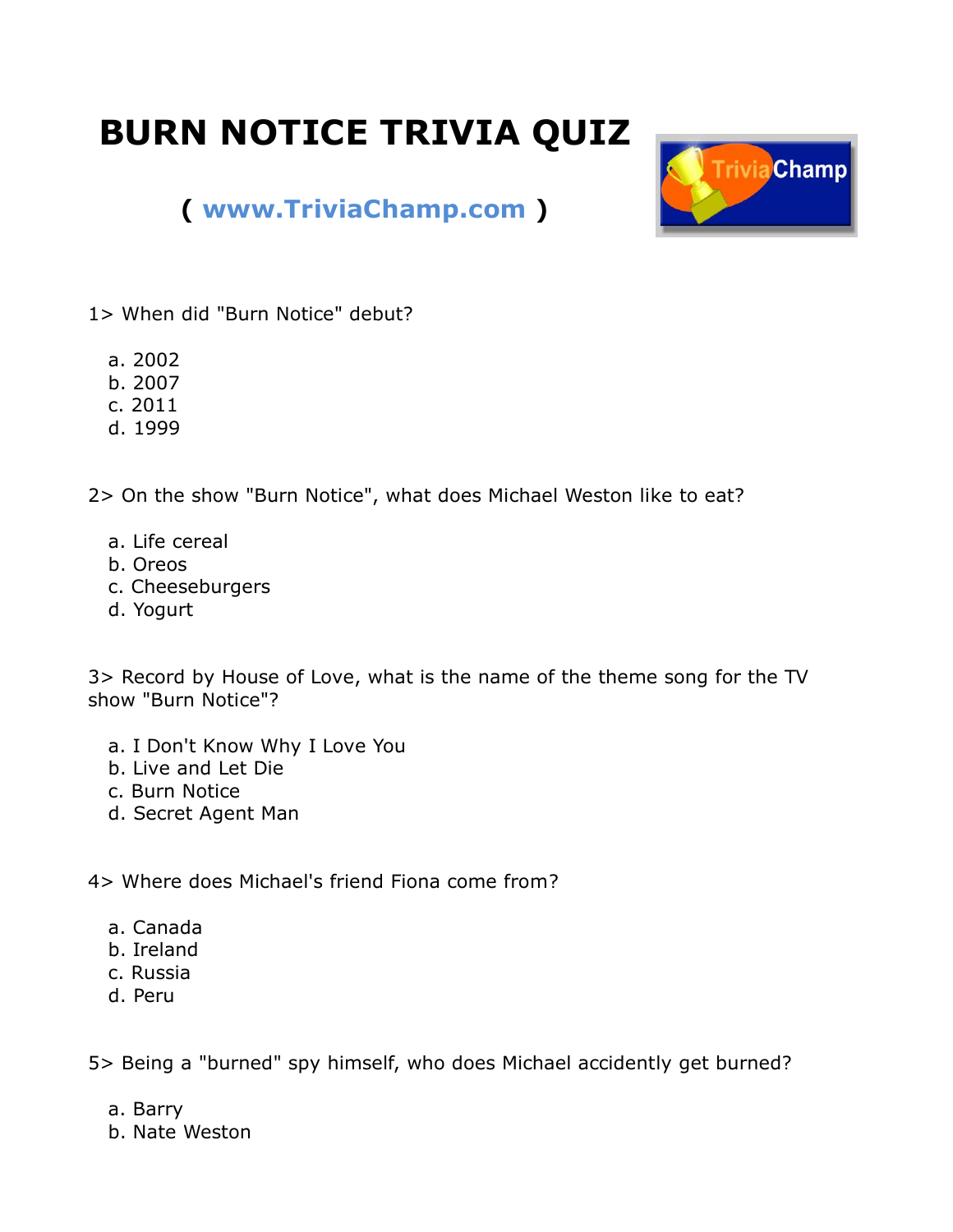c. Sam Axe d. Jesse Porter

6> What police drama did Sharon Glass star in before "Burn Notice"?

- a. Cagney and Lacey
- b. Police Woman
- c. Law and Order
- d. N.Y.P.D. Blue

7> What is the name of the woman who tries to "handle" Michael on the TV show "Burn Notice"?

- a. Jesse
- b. Brenda
- c. Nicole
- d. Carla

8> What is the name of the female assassin who attacks Michael with a knife?

- a. Madeline
- b. Samantha
- c. Joy
- d. Kendra

9> What bad habit does Michael's mother have?

- a. Prescription drug addiction
- b. Smoking
- c. Gambling
- d. Drinking

10> What kind of business does Michael's brother Nate start?

- a. Plumber
- b. Accountant
- c. Limo driver
- d. Electrician

11> On the show Burn Notice, Michael goes undercover as a member on Timo's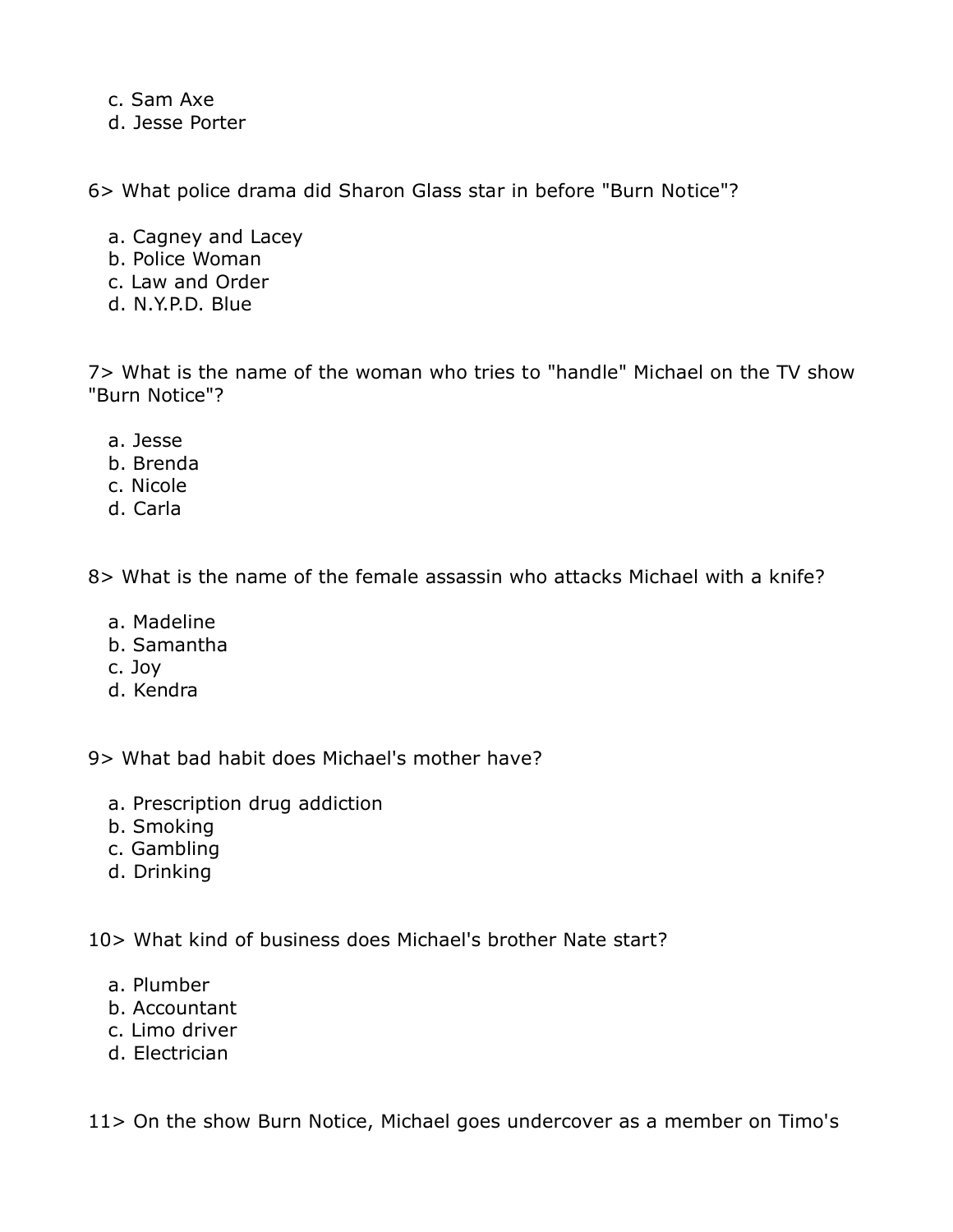jewelry heist crew. What was Michael's role?

- a. Look out
- b. Safe cracker
- c. Getaway driver
- d. Alarm specialist

12> In one episode, Michael helps a coach who discovers one of his players is in trouble. What sport does he coach?

- a. Baseball
- b. Football
- c. Hockey
- d. Soccer

13> What is the name of Michael's fiancé who shows up unexpectedly?

- a. Martha
- b. Mary
- c. Sam
- d. Carla

14> Where is the hit show Burn Notice set?

- a. Miami
- b. Los Angeles
- c. Chicago
- d. New Orleans

15> In which branch of the military did Sam serve?

- a. Air Force
- b. Marine
- c. Navy
- d. Army

16> On the show "Burn Notice", Fi's brother arrives from Ireland. What is his name?

- a. Sean
- b. Patrick